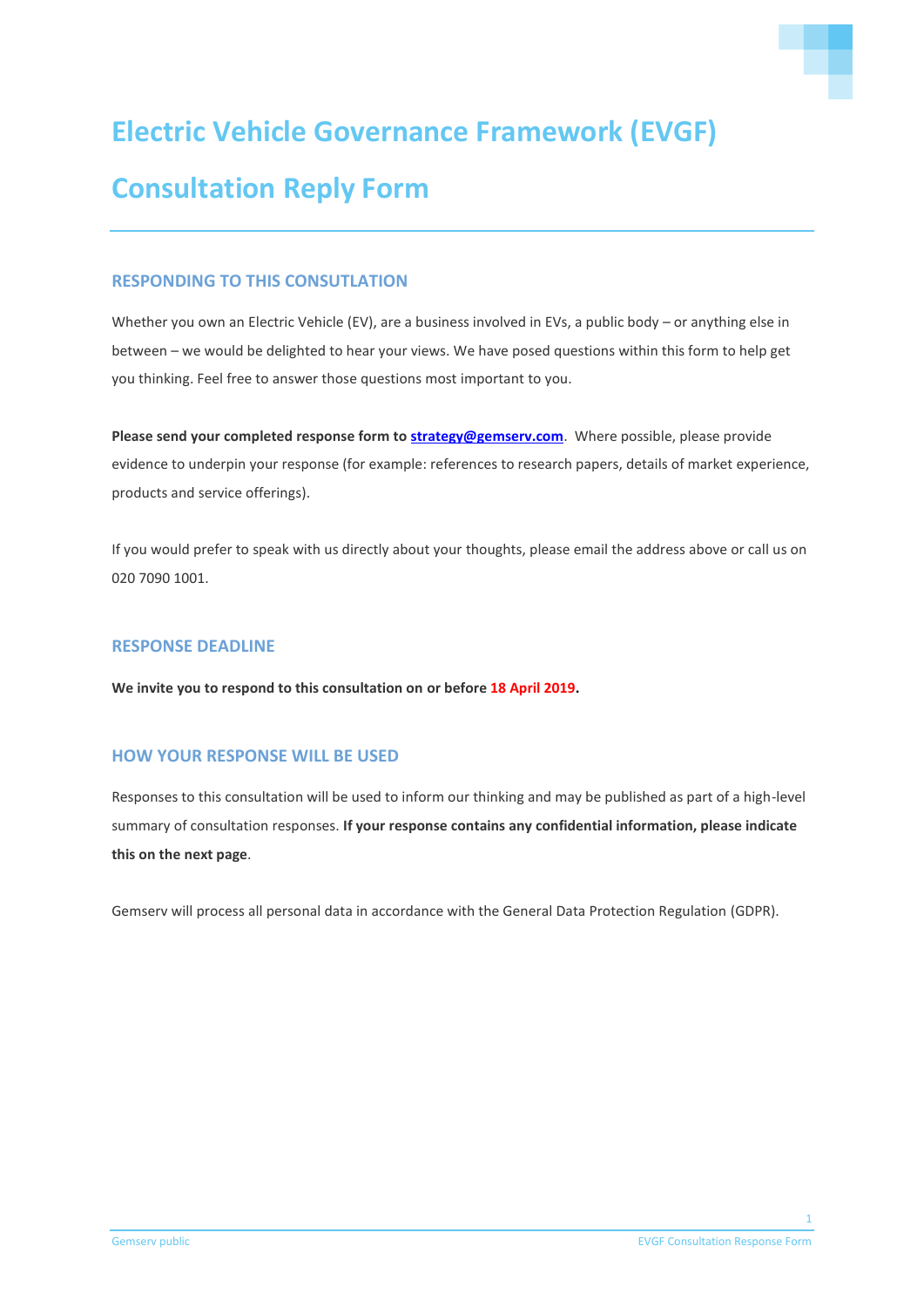

# **Respondent details**

| <b>Contact details</b>      |                                |
|-----------------------------|--------------------------------|
| <b>Name</b>                 | Joseph Cosier                  |
| <b>Phone Number</b>         | 020 7747 2962                  |
| <b>Email address</b>        | Joseph.cosier@energy-uk.org.uk |
| <b>Organisation details</b> |                                |
| Organisation                | Energy UK                      |
| <b>Market Sector</b>        | Energy                         |
| <b>Size</b>                 | >50 employees                  |

# **Confidential information**

**Does your response contain any confidential information?**

| Response                                                                                              | No. |
|-------------------------------------------------------------------------------------------------------|-----|
| [If 'YES', please note here any questions answered with confidential information and clearly mark all |     |
| confidential information contained in your response(s) (e.g. in red font)]                            |     |
|                                                                                                       |     |
|                                                                                                       |     |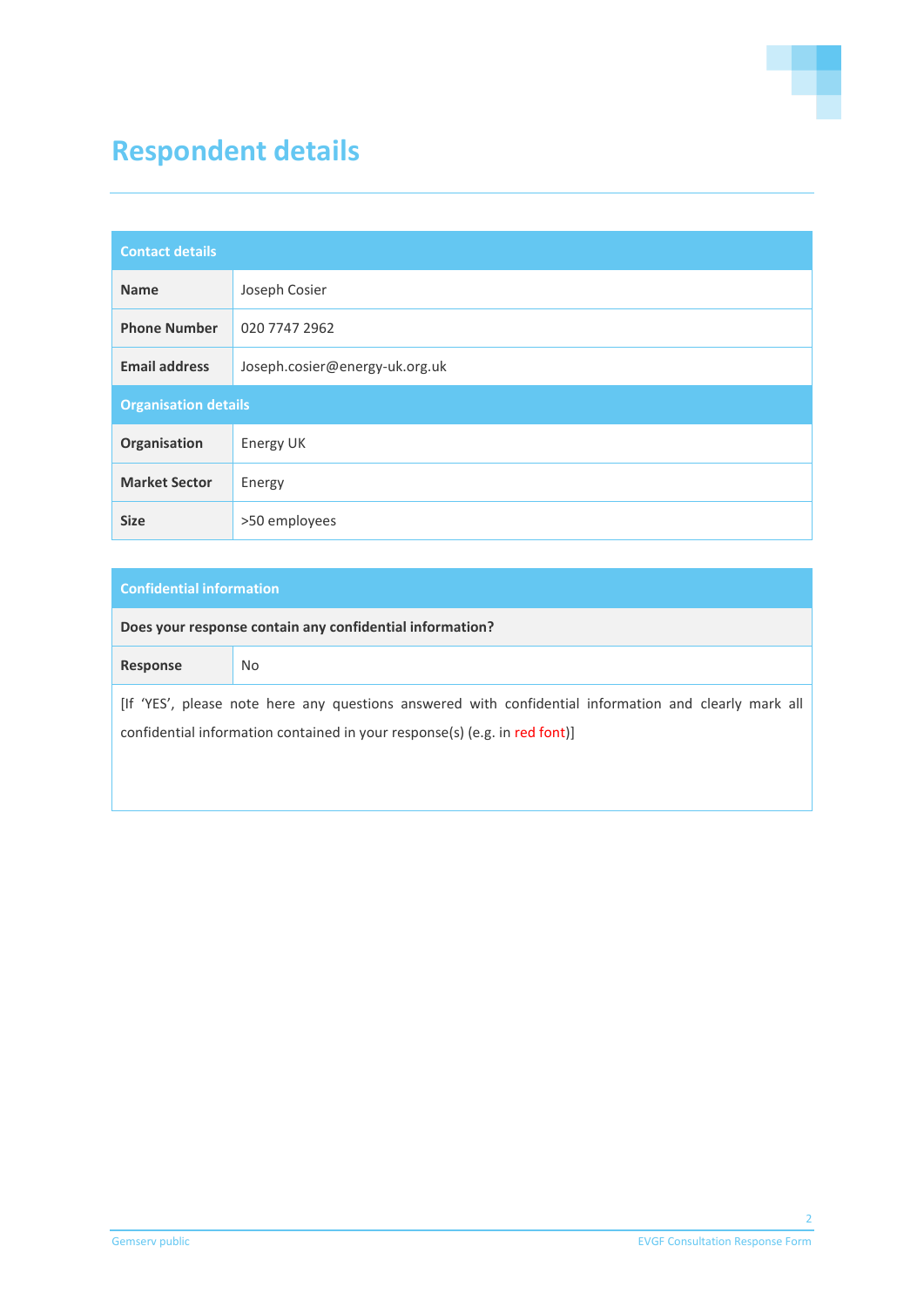

# **Consultation Questions**

#### **Question 1 – The challenges ahead**

**So far, the uptake of EVs has been lower than expected. To what extent do you agree that industry (as opposed to government) needs to provide leadership in accelerating the uptake of EVs?** 

*As part of your response, please expand on feasibility and limitations of the legislator/regulatory to deliver market conditions that scale up business, compared to the role of industry. Please also note what you believe the role of the legislator or regulator should be.*

Both Government and industry have important roles to play in providing leadership in the transition from internal combustion engine vehicles to EVs.

Government has a key role to play in setting the direction of travel and kickstarting a market through appropriate time-limited support and an even-handed regulatory regime. Government support to date, both for the upfront cost of vehicles and charging infrastructure, has been crucial in encouraging the uptake of EVs. Going forwards, clear signposting on the future of subsidy and changes to the tax regime will be key to maintaining investor and consumer confidence. Indeed, the government has directly refused to enact a simple taxation measure of reducing benefit in kind tax early, something that is likely to have had a positive and immediate impact on vehicle supply. Once vehicle supply increases, infrastructure provision by the private sector follows. Regulation is also tremendously important and has contributed significantly to cutting the emissions of new cars and is expected to continue to play a vital role in setting appropriate market frameworks.

Beyond these areas, it should largely be left to the private sector to bring forward attractive customer propositions, develop successful business models and innovate to deliver on the ambition outlined by Government. Standards development, for instance, should be left to industry as much as possible. Premature government-led standardisation of hardware, software, and communications may produce regulatory lock-in, predetermining the path of EVs and smart charging in ways that will stunt development of the EV industry and technological innovation.

#### **Question 2 – The challenges ahead**

**To what extent do issues relating to interoperability between technology choices/service delivery processes pose a barrier to the large-scale uptake of EVs?** 

# *As part of your response, please indicate the three most important challenges to overcome when considering interoperability.*

As part of our work leading Work Package Two of the EV Energy Taskforce (EVET), Energy UK is acutely aware of the importance of delivering a positive user experience. Issues surrounding interoperability must be framed in this context. The current user experience for EVs and EV charging is imperfect however this is to be expected of such a nascent sector.

New business models and customer offerings are constantly being brought forward and the sector is already making clear inroads and will continue to converge as the market establishes itself, with existing policy and regulation complimented by rising standards driven by increasing competition. Ad-hoc access, for instance, is already possible following the introduction of the Alternative Fuels Directive. Crucially we must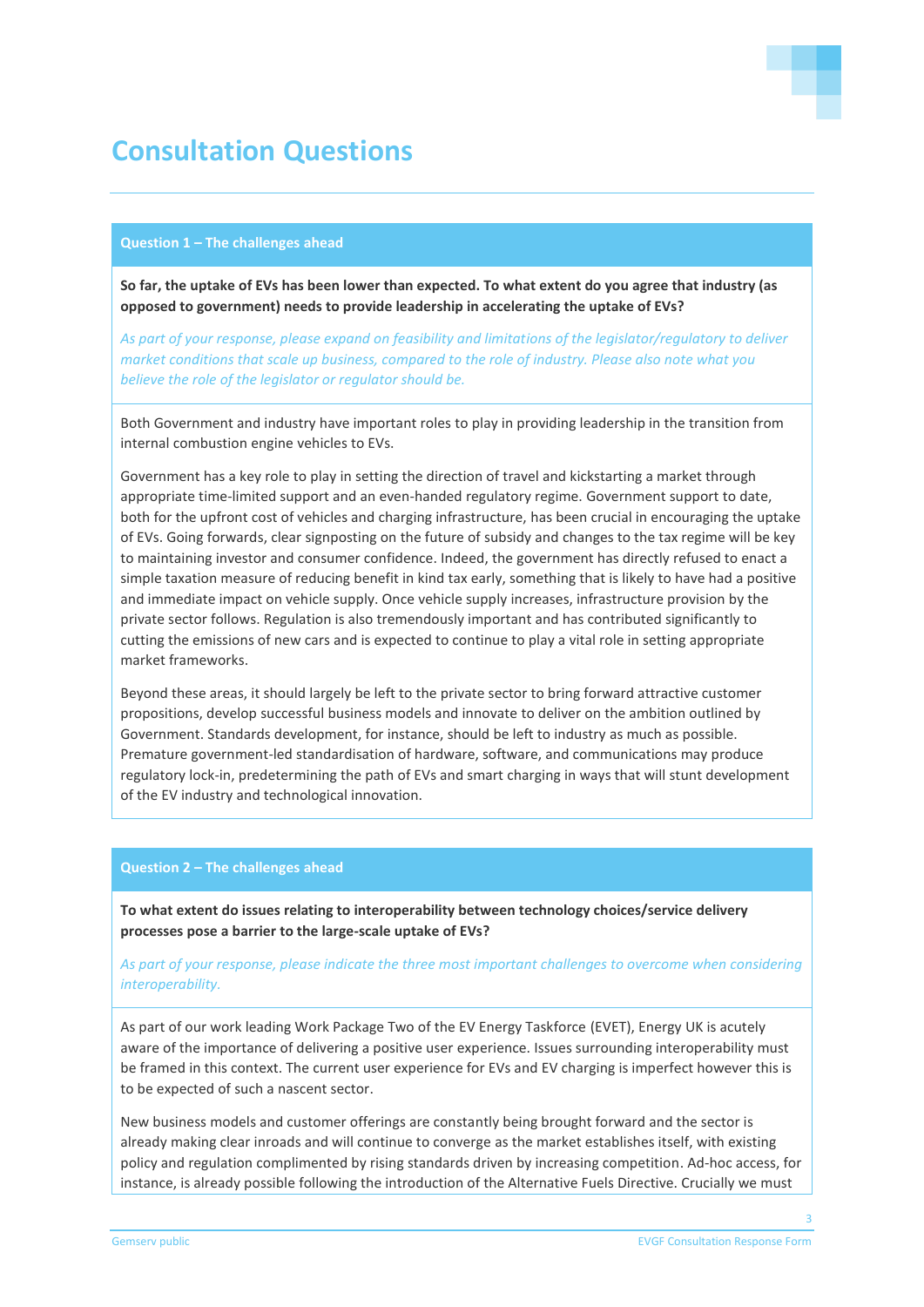avoid heavy handed interventions that stifle innovation or restrict competition, as this could hinder the uptake of EVs.

We must also be mindful of the fact that automotive manufacturing operates on a global scale. Any unilateral moves from the UK that run counter to global trends or create additional burdensome requirements would make the UK market less attractive. In a worst-case scenario this could result in EVSE and EV manufacturers restricting their product offerings or withdrawing from the UK.

The EVET – in that it brings together a cross-section of EV stakeholders – has a key role to play in building a consensus and identifying effective and actionable next steps to improve the user experience. Prior to the EVET's final report, the findings of the Energy Data Taskforce will be published and will also be very important in taking forward interoperability at a whole system level.

We would caution against undertaking any significant work to build a governance framework for EVs seeking to tackle technical interoperability ahead of the conclusion of the work of these two taskforces. Instead, as outlined in response to question 17, we suggest the focus be on setting up a repository of all existing frameworks, codes of practice, technical standards and any other requirements. This is in itself a considerable undertaking but would be deliver immediate value as a first step as well as enabling further action at a later date.

#### **Question 3 - The challenges ahead**

**What trends in EV charging (e.g. wireless charging, digital integration) do you think will become more embedded over time?**

## *Where possible please support your statement from a customer and/or supply chain perspective.*

We can expect to see increased bundling of services, including vehicles, energy supply, smart appliances, home energy management systems, etc. A number of Energy UK members are already offering bundled service packages. More generally we can expect more integrated service offerings covering the different parts of the EV value chain and providing a more seamless user experience. We are starting to see this today and can expect increasingly personalised offerings coming to market that are tailored to individual preferences, catering to mainstream adopters' needs and expectations. We may also see rapid and ultra rapid charging hubs, which are already under development today

#### **Question 4 – What is needed to drive the market?**

**From an EV market-level perspective, is there a disconnect among market participants from different industry sectors?** 

# *As part of your response, please indicate the key barriers which could potentially hinder your business collaborating with other market participants.*

Electric vehicles straddle two industries that have traditionally worked in separation, the automotive and energy sectors. There is an existent disconnect between automotive and energy sectors that is beginning to be resolved as automotive companies increasing move into the energy space and vice versa. This increased coordination is apparent in the rise of EV-specific energy tariffs, partnerships between dealerships and energy suppliers, and a range of business models from companies on both sides offering smart EV charging and wider energy services incorporating storage and generation assets.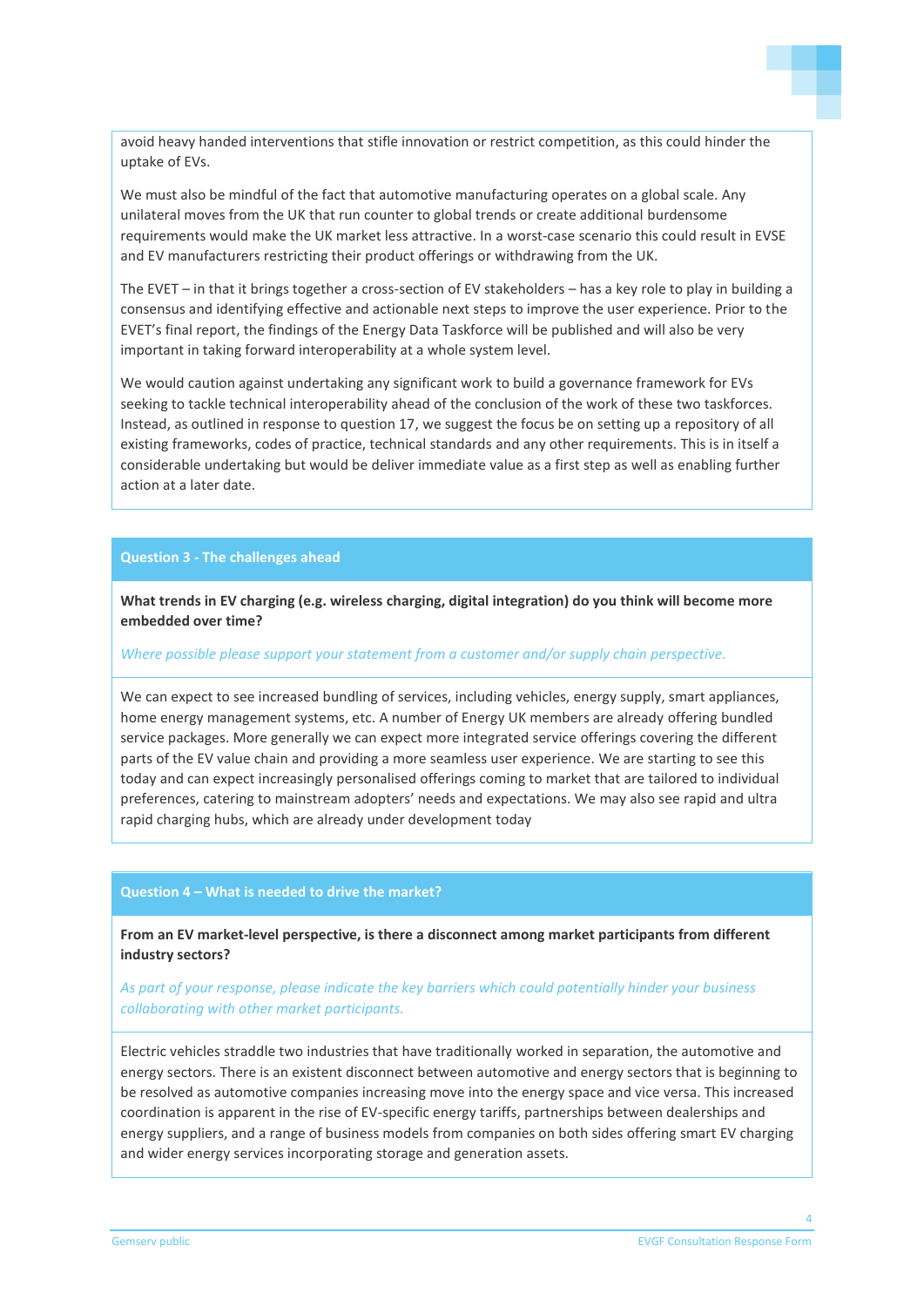

These previously separate industries have different testing and certification procedures, and in fact are on slightly disparate development paths of data communications systems that could lead to incompatible standards and norms for EVs/EVSEs and more traditional grid-connected devices. This could leave EVs in a position of having incompatible standards from the auto and electric industries which cannot both be met, effectively preventing EVs from achieving true grid integration. Any endeavour, such as the proposed governance framework, that fosters greater collaboration between the sectors can be seen as positive. The other work programmes listed in response to question 18 will also be important to bringing together the different EV market participants.

#### **Question 5 – What is needed to drive the market**

**Do you think there is a need for a cross-sector initiative for governance and accountability?**

*If 'yes', please indicate in your response who you feel should be responsible for driving this?*

**Response:** Neutral.

Industry-led work to improve governance within the EV sector would broadly be a positive development, however we are unclear of what purpose and reach such an initiative could hold at present. It will be important to avoid creating an additional industry body if this would duplicate existing work. Duplication would result in wasted resources and potentially conflicting messages to policy makers and consumers.

There is a need for further gap analysis, and a need to ensure that any governance added to industry does not impact market growth, in particular through the addition of unnecessary costs. Please see our response to question 17 for a more detailed response on the scope of the proposed EVGF.

#### **Question 6 – What is needed to drive the market, and Electric Vehicle Governance Framework**

**Will a common governance framework substantially improve the potential for market growth in the context of scaling up new products and services, as well as reducing the time from innovation to commercialisation?** 

**Response:** Neutral.

There is a risk that introducing additional administrative steps delays the innovation to commercialisation process, therefore increasing the length of time it takes to bring new products and services to markets. This would have a negative effect on competition and therefore hinder growth in the market. Please see our response to question 13 below for further thoughts on this process.

### **Question 7 - Electric Vehicle Governance Framework**

**What are the top three issues an EVGF needs to resolve to be of value to your business?**

Please see our response to question eight below.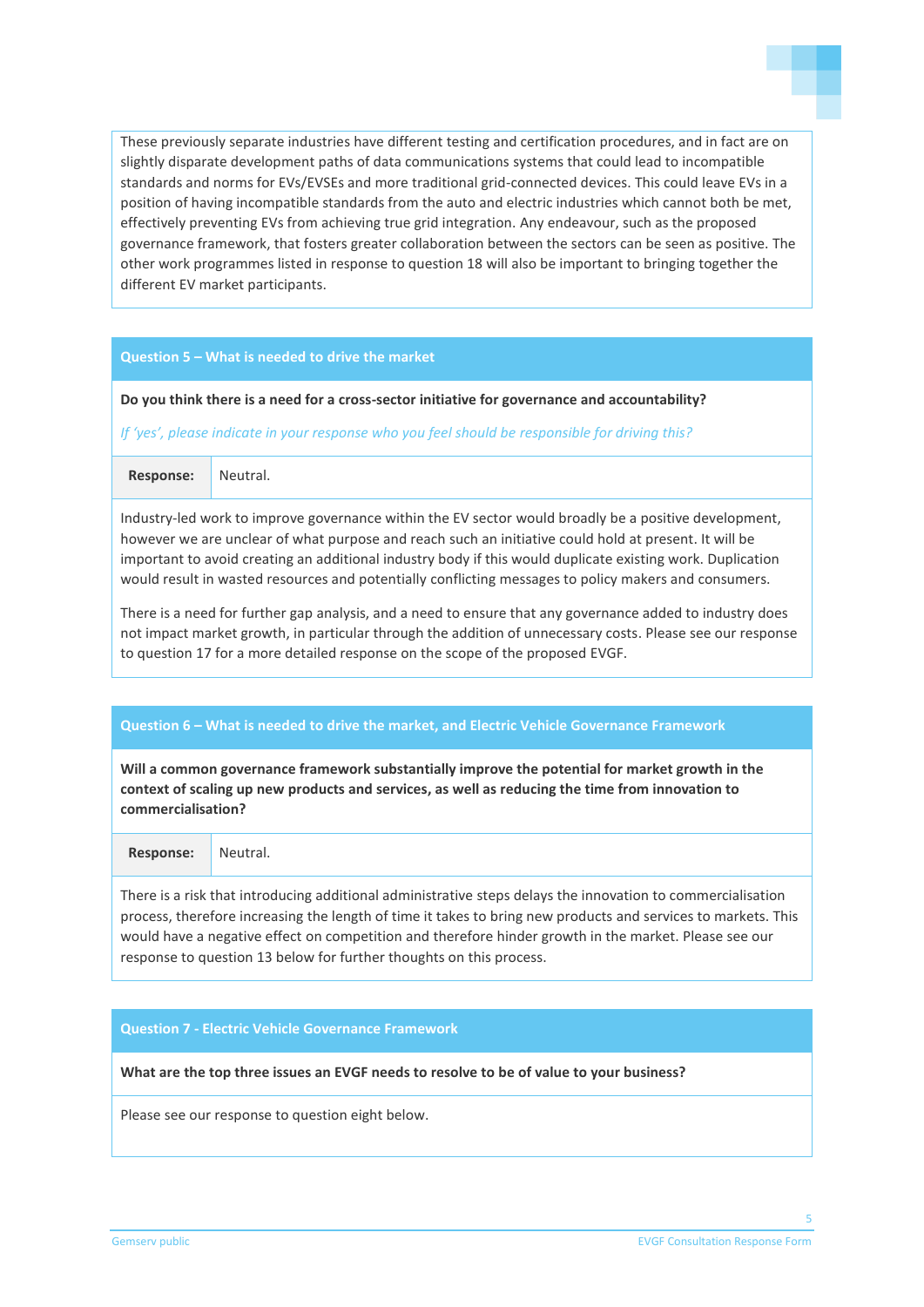

#### **Question 8 - Electric Vehicle Governance Framework**

**Based on the EVGF being developed by industry (and taking into account the issues noted in your response to question 4) how could an EVGF best provide guidance and governance to support the development of the EV market?** 

# *As part of your response, please indicate how you think the EVGF will deliver value to your respective industry?*

The EVGF can initially add most value by creating a central repository that brings together industry rules, customer protections, codes of practice and all other regulatory requirements that relate to the EV market. The repository could then add further value by performing a gap analysis to understand where regulation or governance might be lacking.

Where such governance is lacking, overarching frameworks could enable standardisation across the market, ensuring that more restrictive regulatory intervention is avoided and the market can continue to innovate and evolve.

We would stress that before any attempts are made to introduce an EVGF there must be clear evidence of need, as we outline in response to question 10 below.

#### **Question 9 - Electric Vehicle Governance Framework**

#### **Broadly, what are the key benefits of an industry-led EVGF?**

#### *As part of your response, please indicate the risks of its absence?*

Potential benefits of an industry led governance framework include a flexible and agile governance process, developed positions may be more representative of industry views, and that these are less politicised and better grounded in the realities of the EV industry. Technology is developing faster than policy, regulations, or market structures can adjust in traditional ways. Efforts to get ahead of technological development can result in regulatory lock-in, pre-determining the place that EVs will have in the energy ecosystem based on current perceptions of the technologies involved. Overall industry is better placed to project appropriate regulatory pathways, leaving open as much space as possible for innovation and course correction.

Key potential disadvantages of being an industry led process include the risk that it may not be possible to reach consensus. Further to this, there is a chance that all stakeholders may not have equal opportunities to engage if the resource commitment is too large, making decisions unenforceable. Please see our response to question 16 for more detail on the final point. As referenced in response to questions 17 and 21, an industry-led process raises questions around funding and would likely have a greater industry resource requirement associated with it, both in terms of funding the administration of the EVGF and feeding into the work.

# **Question 10 - Electric Vehicle Governance Framework**

#### **Broadly, what areas do you feel are better served by an industry-led EVGF rather than legislation?**

*As part of your response, please indicate the key benefits of an industry-led governance framework compared to relying on legislation/regulation?*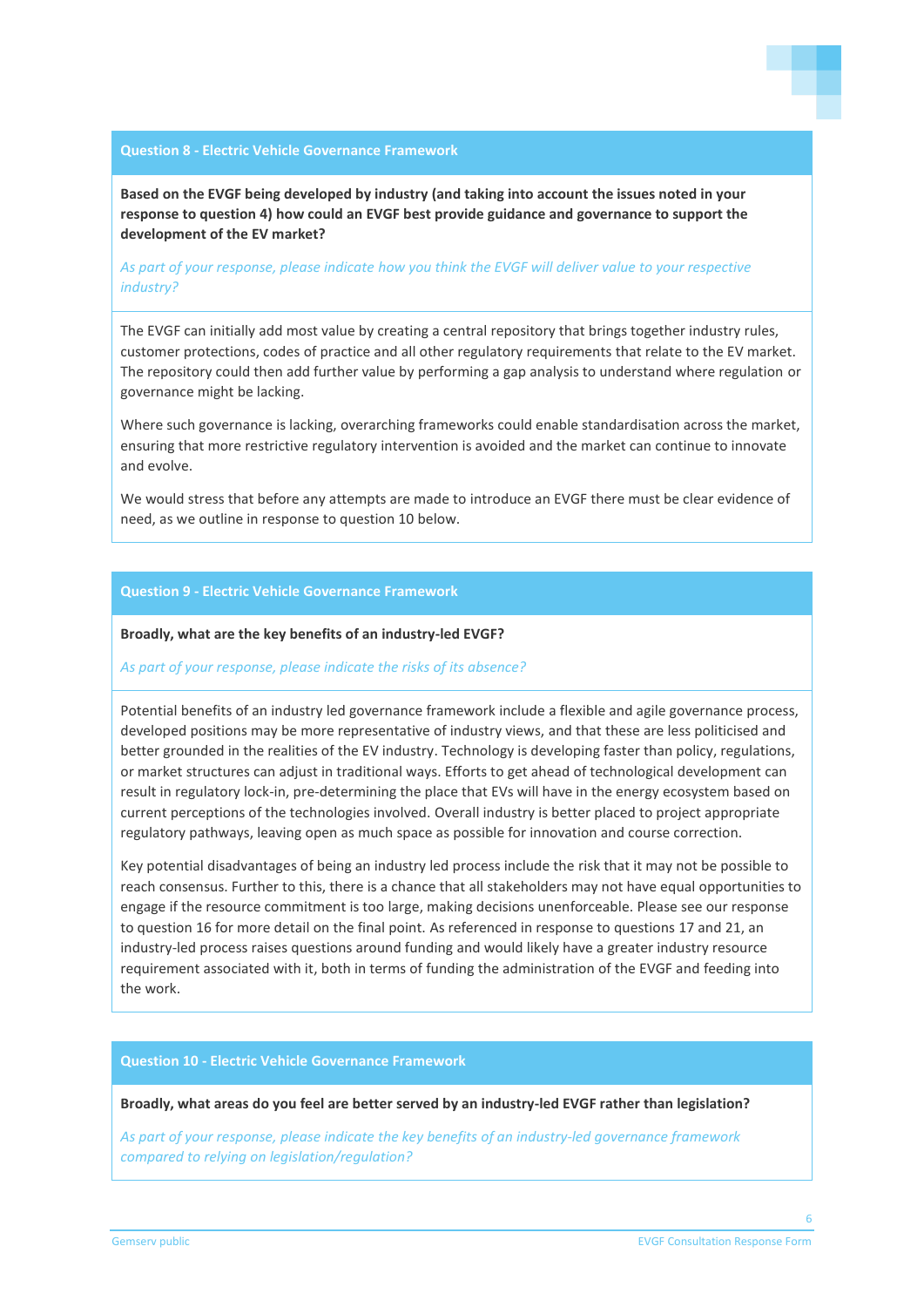

Please see our responses to question 9 and 16.

While an industry-led EVGF may be an effective way to progress issues of importance to the sector, it is vital that the development of any additional governance is based on evidence of need. Work must be undertaken to assess existing governance frameworks before further work is pursued. This will inform whether further work is needed and in which areas.

Government should remain technology agnostic as much as possible. Industry should lead standards and business model development at an appropriate pace that will then inform new and more appropriate market structures.

#### **Question 11 - Electric Vehicle Governance Framework**

**How does an industry-led EVGF need to collaborate with the legislator/regulator to balance the light touch legislative measures while delivering necessary market governance?**

Building on the work of the EVET and the Energy Data Taskforce, having set up a repository of existing EV governance and established a need for additional work, the EVGF may work as a way for industry to agree and recommend effective courses of action to Government and the regulator.

The gap analysis work, combined with discussions with Government, would identify what area of governance should be prioritised. The framework could then provide a forum for industry discussion of these areas, and where possible could form an industry consensus of appropriate frameworks to fill the need. This would enable industry to pre-empt restrictive regulation and send a clear signal of what action might be needed from Government and / or industry, setting out recommendations or frameworks as appropriate. We would however highlight the importance of avoiding the duplication of work: work being progressed, for instance by the EVET, is largely intended to do the above.

# **Question 12 - Electric Vehicle Governance Framework**

**What are the top three categories of information you believe should be made available on the EVGF digital platform?**

*As part of your response, please also indicate the three most important functionalities of such a platform.*

Please see member responses.

We suggest that the EVGF would add value if it were to improve visibility of network capacity, including applications for network upgrades to assist in network planning and optimising private investment in power upgrades.

#### **Question 13 - Electric Vehicle Governance Framework**

**If you were launching new products and services to market, how quickly would you need use cases supporting your business plan to be industry endorsed?**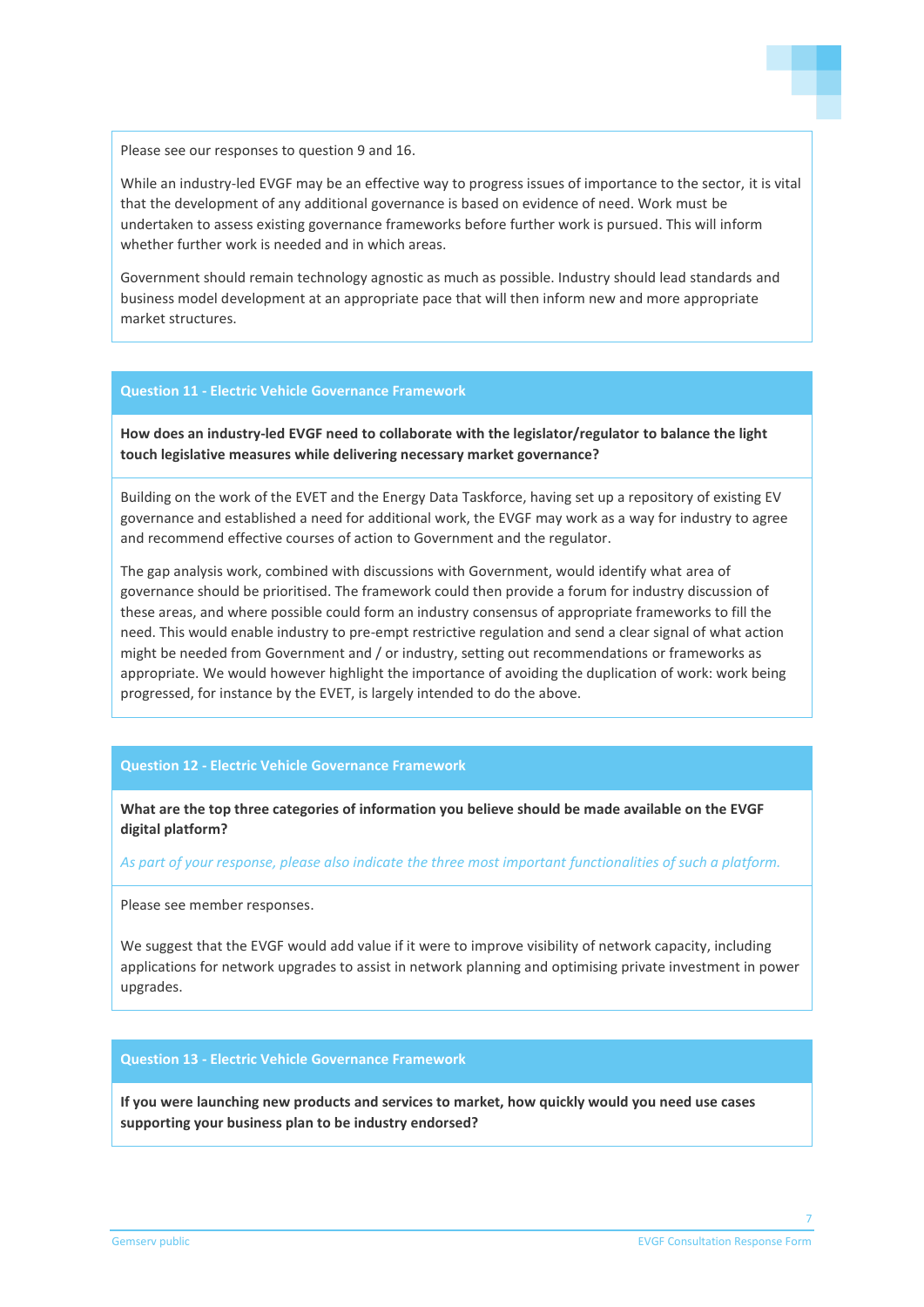

There is currently a high level of innovation and competition in the EV sector, offering customers significant choice in products / services and providers. Competitive market forces are the most effective way to ensure that this continues. Any new initiatives that put in place additional requirements ahead of a product launch must be clearly justified, with the benefits clearly outweighing the costs.

We would also highlight that any use case endorsement process would have to be very carefully managed to avoid commercially sensitive information being shared.

#### **Question 14 - Electric Vehicle Governance Framework**

**What other market participants could play a part in the EVGF (e.g. via inter-dependencies) that you believe have not been adequately represented in this consultation document?** 

As identified from other work programmes that Energy UK is involved in, apart from work being undertaken by Citizens Advice there is no UK-wide end consumer representation like the EV Owners' Associations in Norway. This makes it more challenging to get a full understanding of user wants and needs. There is a further need to ensure that the many customer segments, from fleet operators to individual consumers, and their many subcategories are effectively represented. The views of the EV Association Scotland should be sought as part of any work to develop a governance framework while recognising that their views will not necessarily be representative of all UK EV users.

There is also a risk that smaller chargepoint operators and other SMEs may not have the capacity to contribute to this work in an effective manner.

#### **Question 15 - Electric Vehicle Governance Framework**

**The EVGF aims to create a level playing field for all market participants and maximise the overall economic benefit at a national (and potentially global) level. To that affect, do you agree that only market participants who are participating in a use case need to be involved in EVGF endorsement and the compliance of applicable products and services?**

While trade associations may not be direct participants in a given use case they may have valuable input so there should be mechanisms for their involvement in some form. We do however agree that those best placed to shape the detail of the use cases will be the organisations that are directly involved in those activities.

We would also flag that with the pace of change in the EV sector being so rapid, participants that are not currently directly involved in a use case may quickly become so. While identifying effective engagement methods for these types of organisations may be difficult it should be borne in mind when deciding who should and should not be involved in any given piece of work. This links to the point made in response to question 13: it will be vital to avoid an EVGF hindering the innovation to commercialisation process, this includes both the launch of new products and new participants entering the market.

#### **Question 16 - Electric Vehicle Governance Framework**

**What is your view on compliance with the EVGF (e.g. which areas should be voluntary or mandatory, legislated, industry-mandated etc)?**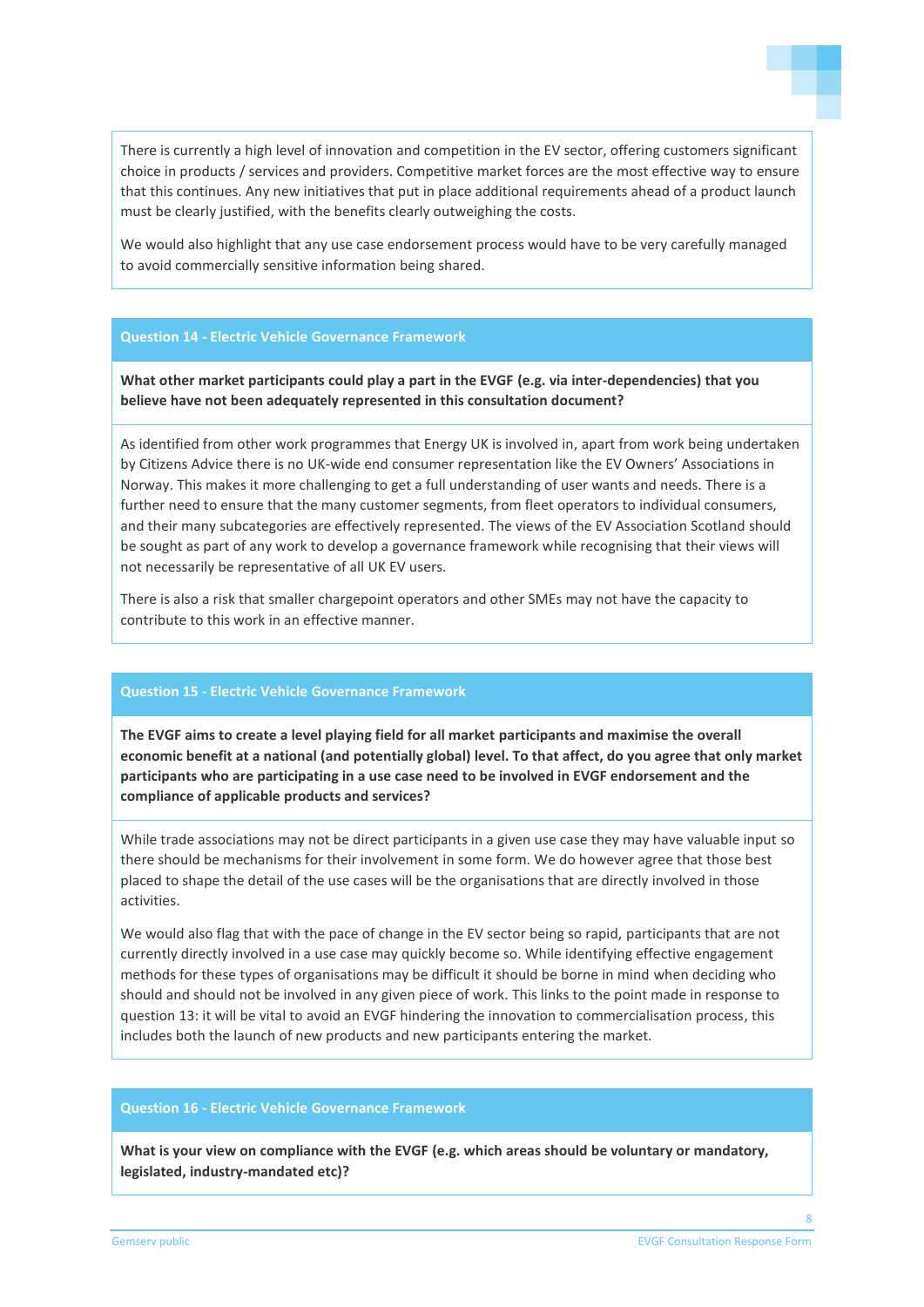Energy UK does not believe that the EVGF should initially seek to be anything other than a voluntary framework. As explained in response to question 10 and 17 we believe that the framework will add the most value in the creation of a central repository of existing standards, industry rules, code of practice, etc. and the associated analysis of areas in need of further protections or standards.

The EVGF could help avoid heavy handed intervention or the introduction of blunt instruments however in some instances the decision must lie with Government. Where priority areas are identified; it is very difficult to reach consensus; there is a high risk of customer detriment; or there is low buy-in from industry participants, the issue should be referred to Government to take appropriate action.

#### **Question 17 - Electric Vehicle Governance Framework**

**What is your view on the proposed EVGF forum and digital platform principles as well as industry representation, scope, governance, and content for the framework itself?**

- **The principles** seem broadly sensible. The only additional principles that Energy UK would suggest are additionality and for the framework to be proportionate. As we explain in reference to the scope below, the framework should not duplicate work that is already underway or that is, or is expected to be, adequately provided by the market. Further, the framework should be proportionate to the issue(s) that it is seeking to address and should be in response to a clearly identified and proven need for intervention.
- **Industry representation**: little detail is provided in the consultation document on what this might look like, who would sit on the steering group and how this might be agreed hence it is difficult to comment. We would advocate for a range of representatives to be involved and would highlight the importance of making sure that decision making processes and participation is accessible to smaller parties, as referenced in response to question 14.
- **Governance:** we would welcome greater clarity on how the EVGF might be governed. A forum of market participants would be useful however we are unclear who this might be made up of, as referenced above, and are unclear how the forum would interact with the Steering Group, referred to in paragraph 34. The respective responsibilities of these two groups and an outline of the process to populate these groups would be valuable. As referenced below and in response to question 21, questions around funding will also be important.
- **The scope** of the EVGF, as outlined in paragraph 27, is wide and while these functions may add value it remains unclear whether it is appropriate to seek to carry them out at present. The suggested work programme risks duplicating existing work, as explored in response to question 18. Energy UK believes that the most valuable and realistic function for the EVGF at present is to create and maintain a central repository of industry rules, standards, codes of practice, etc. alongside functionality that allows a user to see what applies to them based on their use case. We believe that the first version of the framework should take this form, with the second iteration to identify where regulatory gaps exist. This second iteration would also be a useful tool to inform regulations and the policy making process. We do not believe that creating a marketplace for buying and selling goods and services is useful or appropriate, as this would duplicate activity already underway in the market as well as making the platform a commercial platform, confusing the purpose and causing potential conflicts. This would therefore not abide by our proposed principle of additionality.
- **The content**, as outlined in paragraph 28, is potentially very wide which may hinder delivery. It may be more practical to focus on a smaller subset of issues where success is likely – and genuine need identified – getting industry and Government buy-in by effectively tackling those areas then moving on to thornier issues, once processes are established and participation secured. Consumer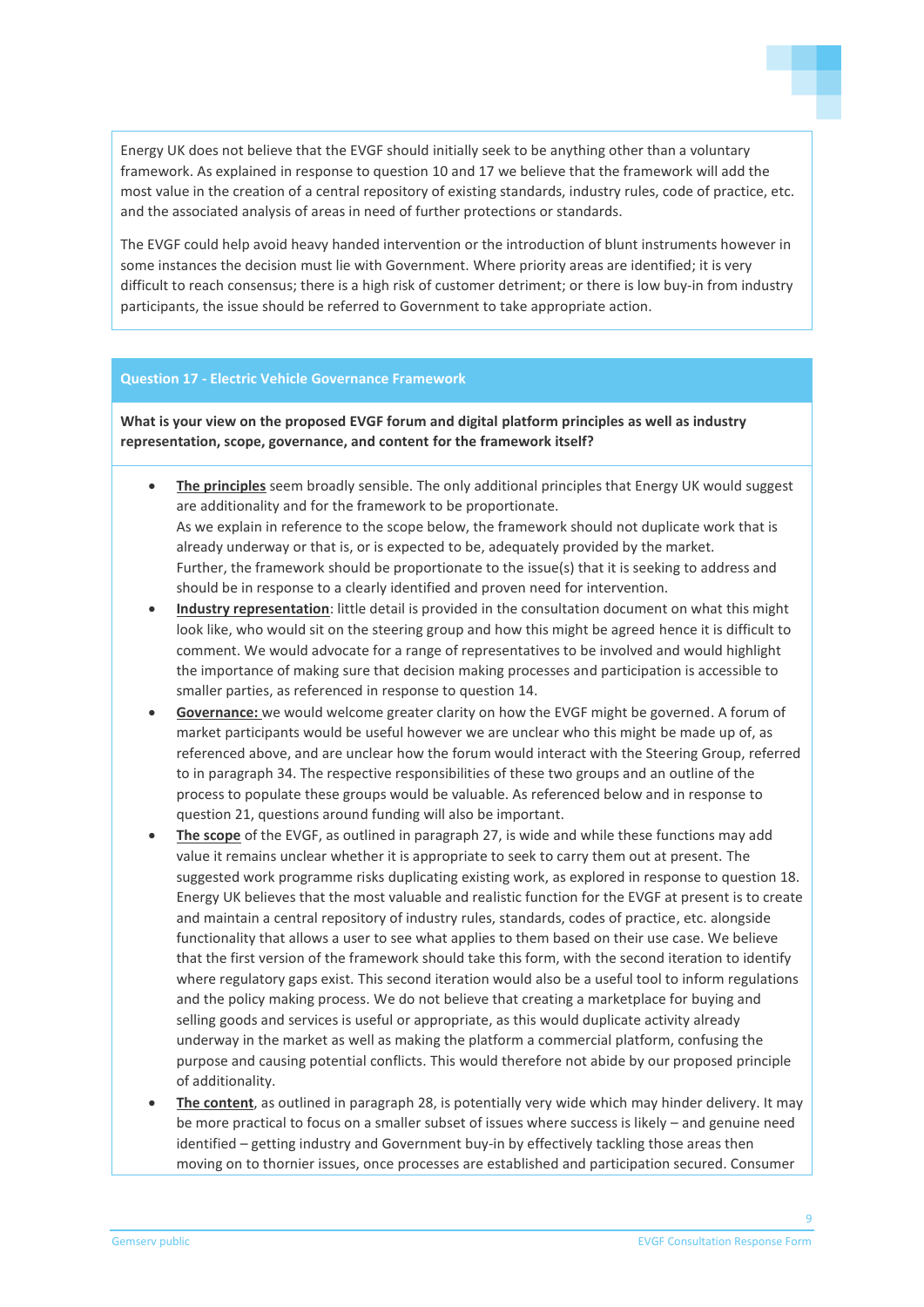protection, customer service standards and quality provisions are particularly important for less established sectors and will be important to build confidence and drive the EV uptake.

• **Funding –** As mentioned in question 21**,** it is not clear how the EVGF will be funded. Market participants will need the EVGF to demonstrate clear benefits and robust governance if they are expected to bear the cost. Given the wide range of market participant types and sizes in the EV sector there could be challenges in coming up with a fair funding structure.

# **Question 18 - Electric Vehicle Governance Framework**

**Are you aware of any other initiatives like the EVGF that would be able to provide industry-led governance in complex scenarios?**

As Gemserv is aware there are an array of existing processes and work streams that need to be factored in, this includes but is not limited to:

- The EV Energy Taskforce
- The Energy Data Taskforce
- The EV Infrastructure Taskforce
- The Open Networks Project

As argued elsewhere in this response, it is vital that any work to progress an EVGF fully integrates existing work in this space and avoids duplication.

#### **Question 19 - Electric Vehicle Governance Framework**

**In addition to consumer protection legislation, how could an industry-led EVGF help build consumer confidence in EVs and enhance the customer's experience?**

The EVGF could add most value by allowing market participants to do what they do best: provide competitive products and services to their customers, on the basis of which they succeed or fail.

An EVGF could also be useful in bringing together existing education and information sources for consumers and businesses around EVs and charging to help demystify and remove barriers to adoption through the promotion of best practice.

#### **Question 20 - Electric Vehicle Governance Framework**

**What future challenges do you think may arise in the EV market that could fall within scope of the EVGF (either in its initial development, or a future version)?** 

Data privacy, protection and ownership is a key issue being explored as part of EVET. While GDPR provides key protections to consumers, additional measures may be needed to ensure that consumers can understand who accesses, shares and owns data relating to their vehicle.

# **Question 21 - Electric Vehicle Governance Framework**